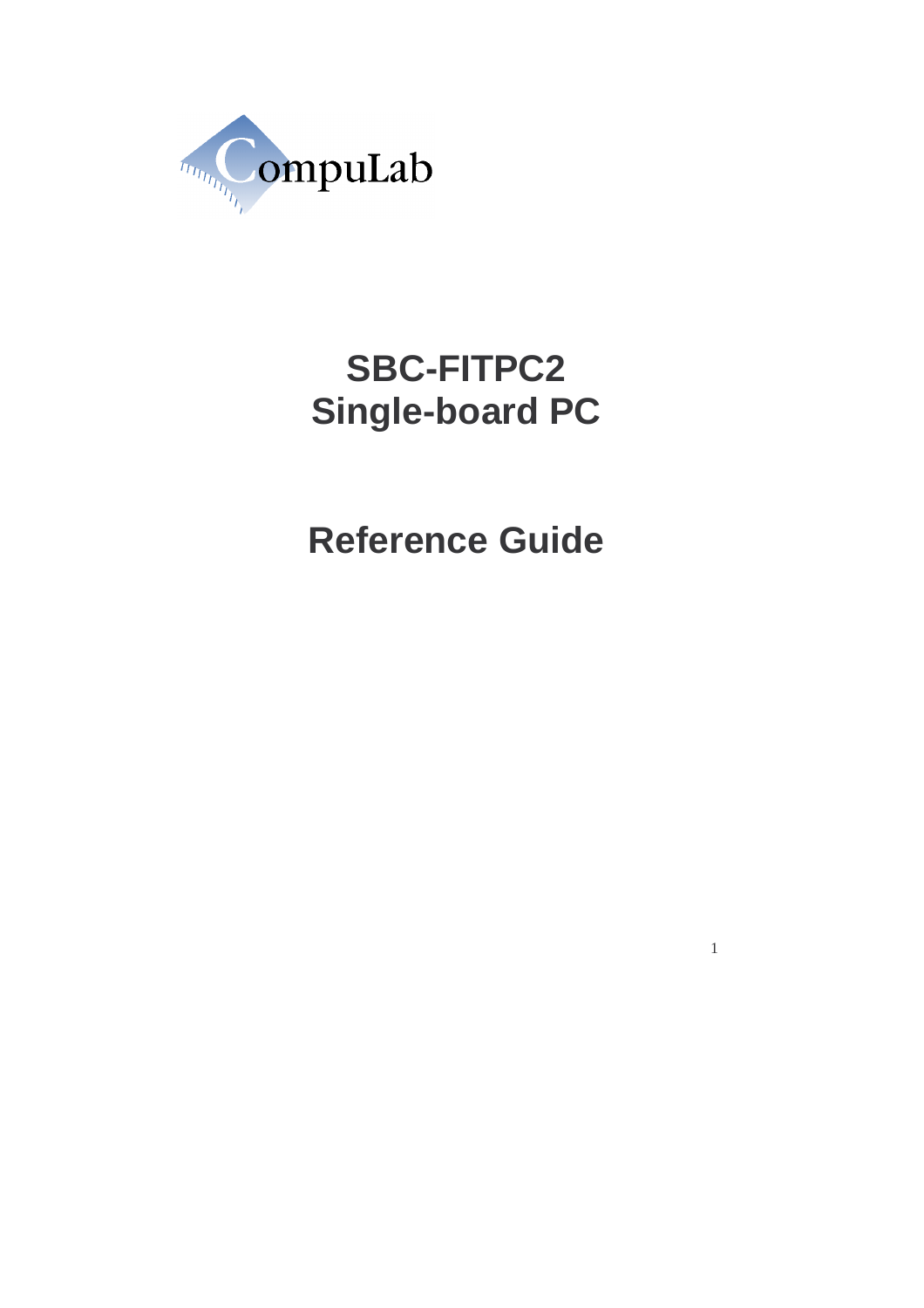# **Table of Contents**

| $\mathbf{1}$ . |       |  |
|----------------|-------|--|
| 2.             |       |  |
|                | 2.1   |  |
|                | 2.2.  |  |
| 3.             |       |  |
|                | 3.1.  |  |
|                | 3.2.  |  |
|                | 3.3.  |  |
|                | 3.4.  |  |
|                | 3.5.  |  |
| $\mathbf{4}$   |       |  |
|                | 4.1.  |  |
|                | 4.2.  |  |
|                | 4.3.  |  |
|                | 4.4.  |  |
|                | 4.5.  |  |
|                | 4.6.  |  |
|                | 4.7.  |  |
|                | 4.8.  |  |
|                | 4.9.  |  |
|                | 4.10. |  |
|                | 4.11. |  |
| 5.             |       |  |
| 6.             |       |  |

 $\overline{c}$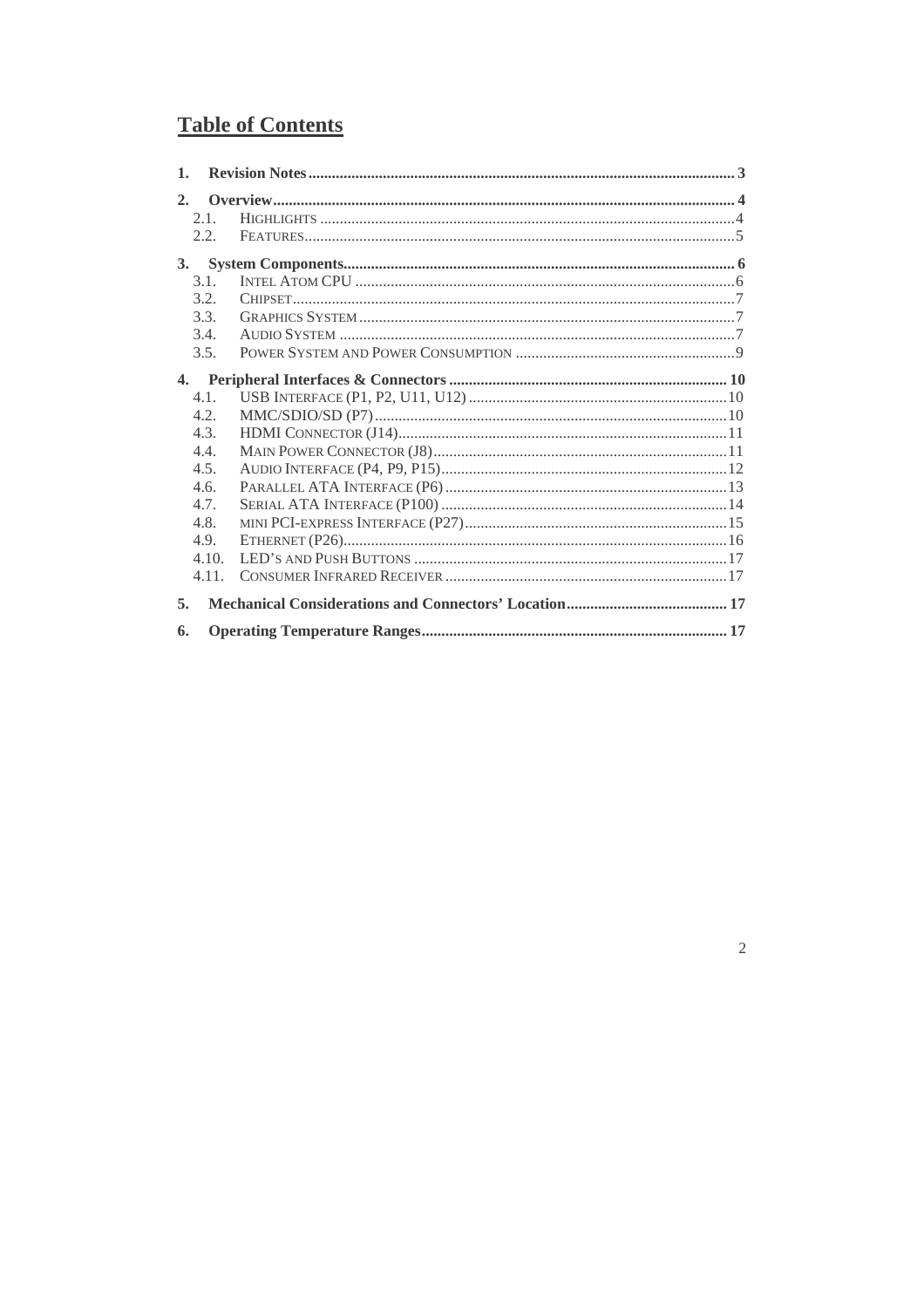## **1. Revision Notes**

01-Jun-2009 First release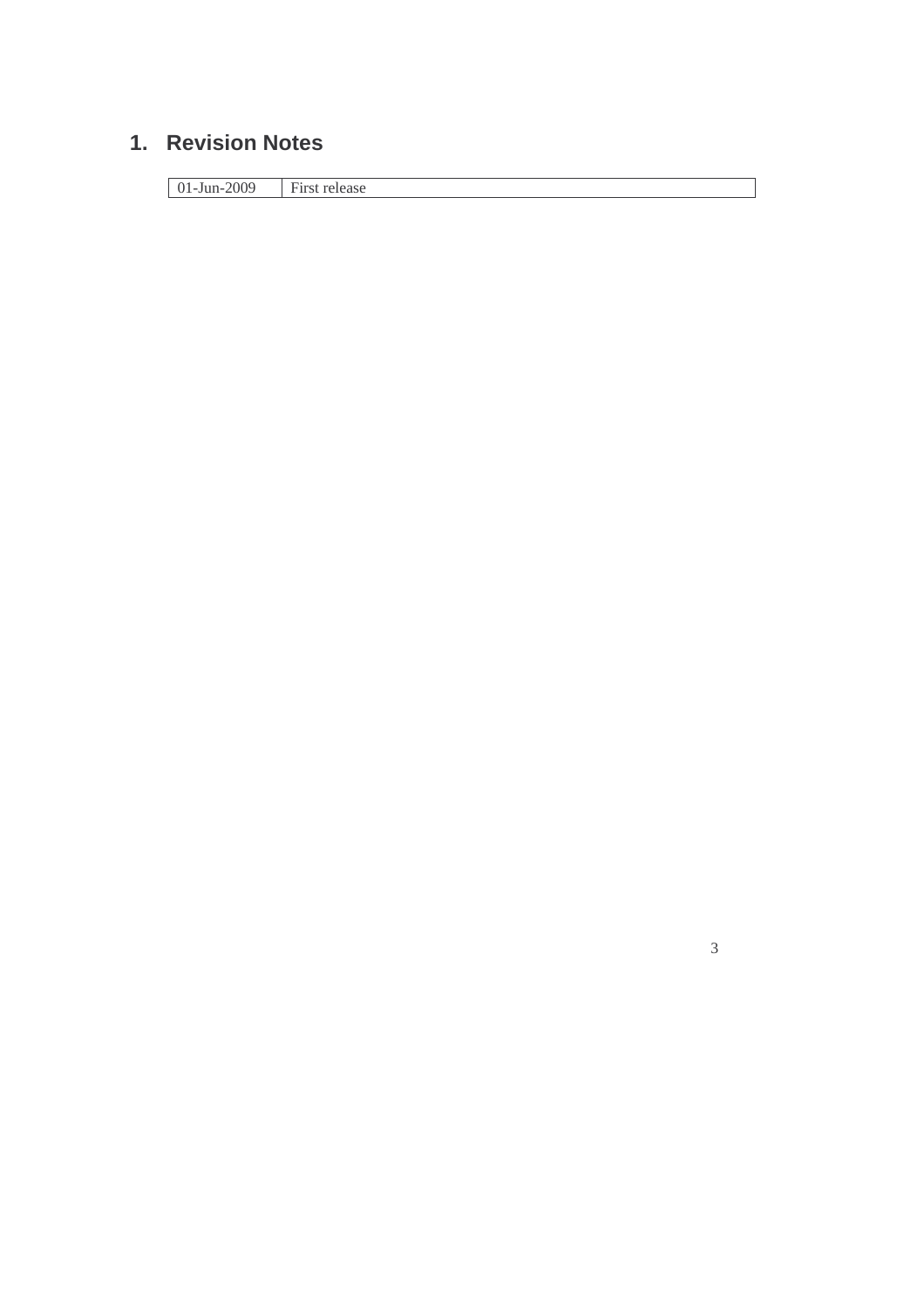# **2. Overview**

# **2.1. Highlights**

| <b>Full-featured PC single board</b><br>ш<br>computer, tiny and power saving<br>Intel Atom $Z$ 530 CPU @ 1.6 GHz<br>ш<br>Intel US15W chipset<br>1GB DDR2<br>ш<br>DVI Digital display interface, up to<br>1920x1080<br><b>Harddisk interface</b><br>٠<br>HD Audio, line-out 2.0 / mic in / line-<br>ш<br>in<br>1000 BaseT Ethernet port<br>802.11g WiFi<br>٠<br>Six USB 2.0 ports<br>ш<br>miniSD Socket<br>٠<br><b>IR</b> receiver<br>ш<br><b>Phoenix BIOS</b><br>٠<br>Single 12V supply, 6-9.6W, fanless<br>٠<br>operation<br>Dimensions - $104 \times 100.7 \times 22.9$ mm<br>٠ | The SBC-FITPC2 is a tiny, single board PC<br>based on Intel's Atom Z530 processor and<br>US15W chipset. It runs all standard<br>operating systems and software packages.<br>The SBC-FITPC2's unique advantages<br>include exceptionally small size, quiet,<br>fanless operation and very low power<br>consumption.<br>The rich feature set of the SBC-FITPC2 is<br>customizable according to the price /<br>performance targets of the user's<br>application. It makes an ideal platform for<br>implementation applications such as home<br>entertainment and point-of-sale. |
|-----------------------------------------------------------------------------------------------------------------------------------------------------------------------------------------------------------------------------------------------------------------------------------------------------------------------------------------------------------------------------------------------------------------------------------------------------------------------------------------------------------------------------------------------------------------------------------|------------------------------------------------------------------------------------------------------------------------------------------------------------------------------------------------------------------------------------------------------------------------------------------------------------------------------------------------------------------------------------------------------------------------------------------------------------------------------------------------------------------------------------------------------------------------------|
|                                                                                                                                                                                                                                                                                                                                                                                                                                                                                                                                                                                   |                                                                                                                                                                                                                                                                                                                                                                                                                                                                                                                                                                              |
| <b>Runs Windows XP, Windows 7 and</b><br>ш<br>Linux                                                                                                                                                                                                                                                                                                                                                                                                                                                                                                                               |                                                                                                                                                                                                                                                                                                                                                                                                                                                                                                                                                                              |
| Also available as fit-PC2 computer<br>ш<br>with enclosure and harddisk.                                                                                                                                                                                                                                                                                                                                                                                                                                                                                                           |                                                                                                                                                                                                                                                                                                                                                                                                                                                                                                                                                                              |
|                                                                                                                                                                                                                                                                                                                                                                                                                                                                                                                                                                                   |                                                                                                                                                                                                                                                                                                                                                                                                                                                                                                                                                                              |

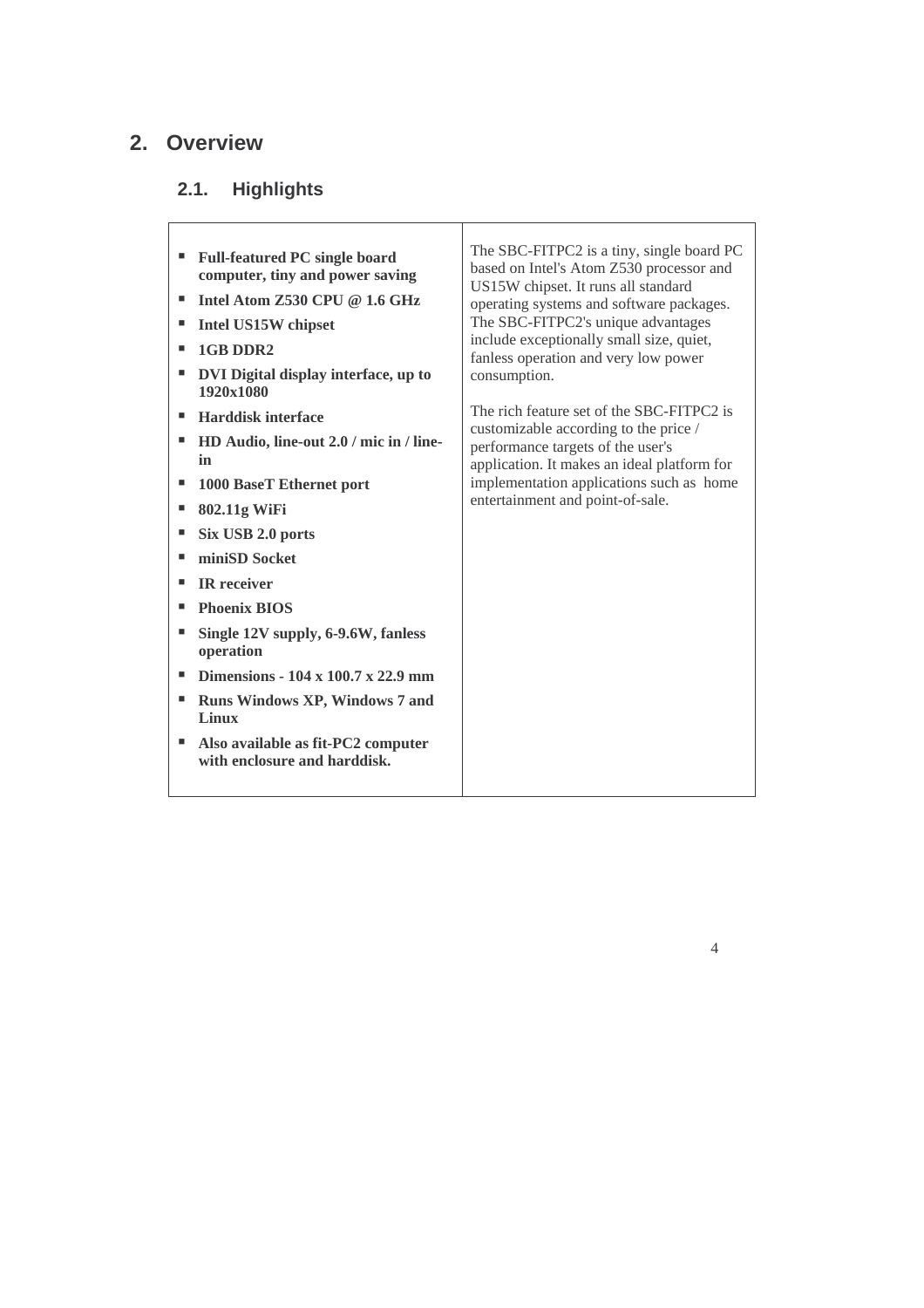#### **2.2. Features**

"Option" column specifies the configuration code required to control the particular feature. "+" means that the feature is available always.

| Specifications<br>Feature  |                                                                                                                                                                                       | Option                   |
|----------------------------|---------------------------------------------------------------------------------------------------------------------------------------------------------------------------------------|--------------------------|
| <b>CPU</b>                 | Intel Atom Processor: Z530 - 1.6Ghz @533MHz FSB, or<br>Z510 - 1.1GHz @400MHz FSB. L2-512KB (dynamic<br>sizing), L1-32KB IC, 24KB DC. Intel Deep Power Down<br>(C6) technology support | $\subset$                |
| Chipset                    | Poulsbo US15 Intel System Controller Hub (INTEL SCH)                                                                                                                                  | $+$                      |
| Memory                     | 1 GB DDR2, 533/400 MHz, 64-bit                                                                                                                                                        | D                        |
| Display interface          | SDVO-based DVI interface. Hotplug support.                                                                                                                                            | $^{+}$                   |
| Audio                      | Realtek ALC260, High Definition Audio, Line Out, Line In,<br>Microphone InS                                                                                                           | A                        |
| Ethernet                   | Integrated Gigabit PCI-Express controller Realtek RTL8111                                                                                                                             | E                        |
| <b>HDD</b> Interface       | Two options:<br>PATA interface, ATA / ATAPI-6, or -<br>SATA-II, using Marvell 88SA8052                                                                                                | $^{+}$<br>$\overline{S}$ |
| <b>WiFi</b>                | 802.11 b/g capabilities, Ralink chipset. Up to 54 Mbps, 2.4<br>GHz band.                                                                                                              | W                        |
| <b>USB</b>                 | 6 external USB ports: 3 UHCI devices (2 port/device), one<br>EHCI (8 port/device) support $+1$ on the mini PCIE<br>connector (EHCI only) with max. rate up to 480 Mb/s                | $+$                      |
| InfraRed                   | USB based infra red receiver                                                                                                                                                          | T                        |
| <b>BIOS</b>                | Phoenix SecureCore BIOS                                                                                                                                                               | $^{+}$                   |
| mini PCI<br><b>Express</b> | includes PCIEx1, USB (EHCI), SMB, power supplies.<br>Available only if "W" option isn't used                                                                                          | $+$                      |
| SDIO slot                  | mini SD connector supporting SDIO1.1 and MMC4.1                                                                                                                                       | $+$                      |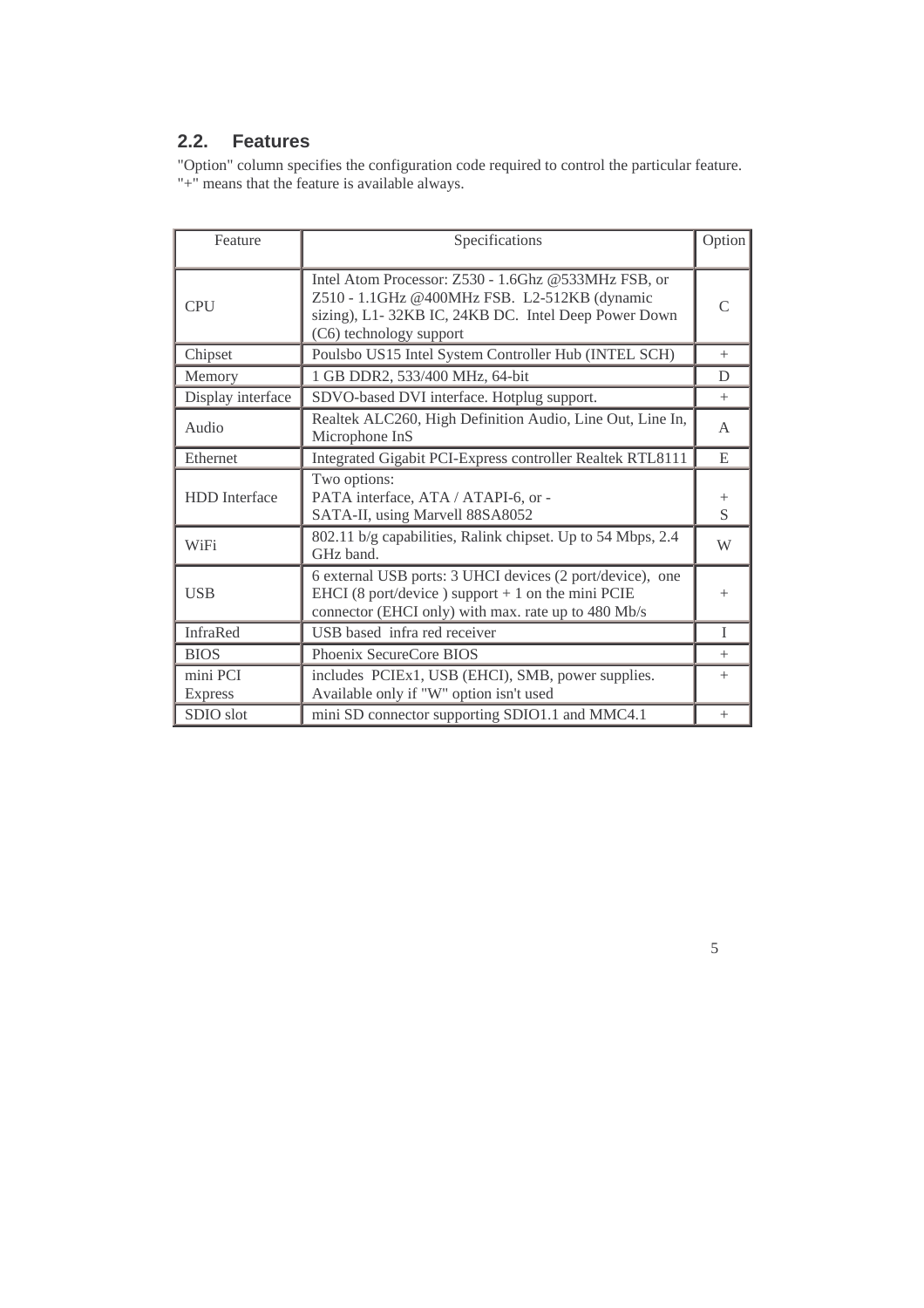#### **Electrical, Mechanical and Environmental Specifications**

| Active consumption       | All contents, excluding off-board components 6-9.6 W                                                                                                                                             |
|--------------------------|--------------------------------------------------------------------------------------------------------------------------------------------------------------------------------------------------|
| Sleep consumption        | 0.7-1.2 W, depending on configuration and mode                                                                                                                                                   |
| <b>Dimensions</b>        | 104 x 96 mm, not including connectors, 104x100.7 including<br>connectors and buttons. Height: 22.9mm                                                                                             |
| Weight                   | 90 g                                                                                                                                                                                             |
| <b>MTBF</b>              | $> 100,000$ hours                                                                                                                                                                                |
| Operation<br>temperature | Commercial: $0^{\circ}$ to $70^{\circ}$ C<br>Extended: -20 $\degree$ to 70 $\degree$ C<br>Industrial: $-40^{\circ}$ to 85 $^{\circ}$ C<br>* specified for board only, measured on component case |
| Storage temperature      | -40 $\rm ^{o}$ to 85 $\rm ^{o}$ C                                                                                                                                                                |
| Relative humidity        | 10% to 90% (operation)<br>05% to 95% (storage)                                                                                                                                                   |

### **3. System Components**

#### **3.1. Intel Atom CPU**

The SBC-FitPC2 utilizes an Intel® Atom Z5xx series CPU.

The Intel® Atom Z5xx series processor is built on 45-nanometer process technology — the first generation of low-power IA-32 micro-architecture specially designed for the new class of Mobile Internet Devices (MID).

The following list provides some of the key features on this processor:

- New single-core processor for mobile devices with enhanced performance
- On die, primary 32-kB instructions cache and 24-kB write-back data cache
- 100-MHz and 133-MHz Source-Synchronous front side bus (FSB)
- Supports Hyper-Threading Technology 2-threads
- On die 512-kB, 8-way L2 cache
- Support for IA 32-bit and Intel® 64 architecture
- Intel® Virtualization Technology (Intel® VT)
- Intel® Streaming SIMD Extensions 2 and 3 (Intel® SSE2 and Intel® SSE3) and Supplemental Streaming SIMD Extensions 3 (SSSE3) support
- Supports new CMOS FSB signaling for reduced power
- Micro-FCBGA8 packaging technologies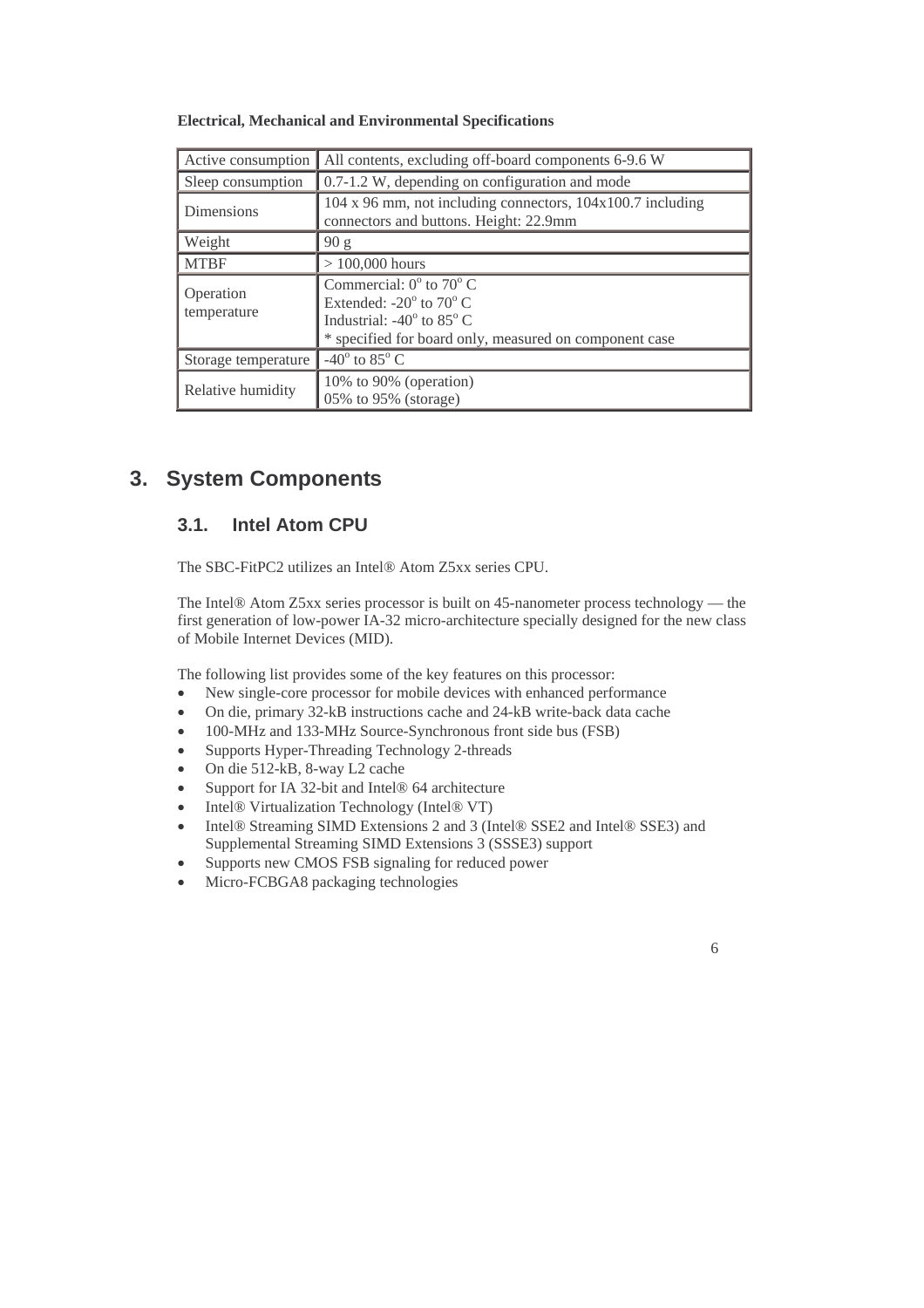- Thermal management support via TM1 and TM2
- FSB Lane Reversal for flexible routing
- Supports C0/C1(e)/C2(e)/C4(e)
- New C6 Deep Power Down Technology
- L2 Dynamic Cache Sizing
- New Split-VTT support for lowest processor power state
- Advanced power management features including Enhanced Intel SpeedStep® Technology
- Execute Disable Bit support for enhanced security

#### **3.2. Chipset**

The SBC-FitPC2 uses an Intel® System Controller Hub (Intel® SCH) US15W chipset.

The Intel® SCH chipset component of the Atom low power platform, combines functionality normally found in separate GMCH (integrated graphics, processor interface, memory controller) and ICH (on-board and end-user I/O expansion) components into a single component consuming less than 2.3 W of thermal design power.

### **3.3. Graphics System**

The SBC-FitPC2 graphics system is based on the Intel® SCH integrated graphics controller, based on Intel® GMA500 architecture. The SBC-FitPC2 board features an HDMI connector (J14) providing DVI output. DVI output is formed using a Chrontel CH7307C DVI transmitter in revisions 1.2 and 1.2x.

#### **Graphics Controller Description:**

The Intel SCH provides integrated graphics (2D and 3D) and high-definition video decode capabilities with minimal power consumption.

The highly compact IGD contains advanced shader architecture (model 3.0+) that performs pixel shading and vertex shading within a single hardware accelerator. The processing of pixels is deferred until they are determined to be visible, which minimizes access to memory and improves render performance.

The Intel SCH supports full hardware acceleration of video decode standards such as H.264, MPEG2, MPEG4, VC1, and WMV9.

#### **3.4. Audio System**

The audio system of the SBC-FitPC2 is implemented using Realtek' ALC260 – a 2

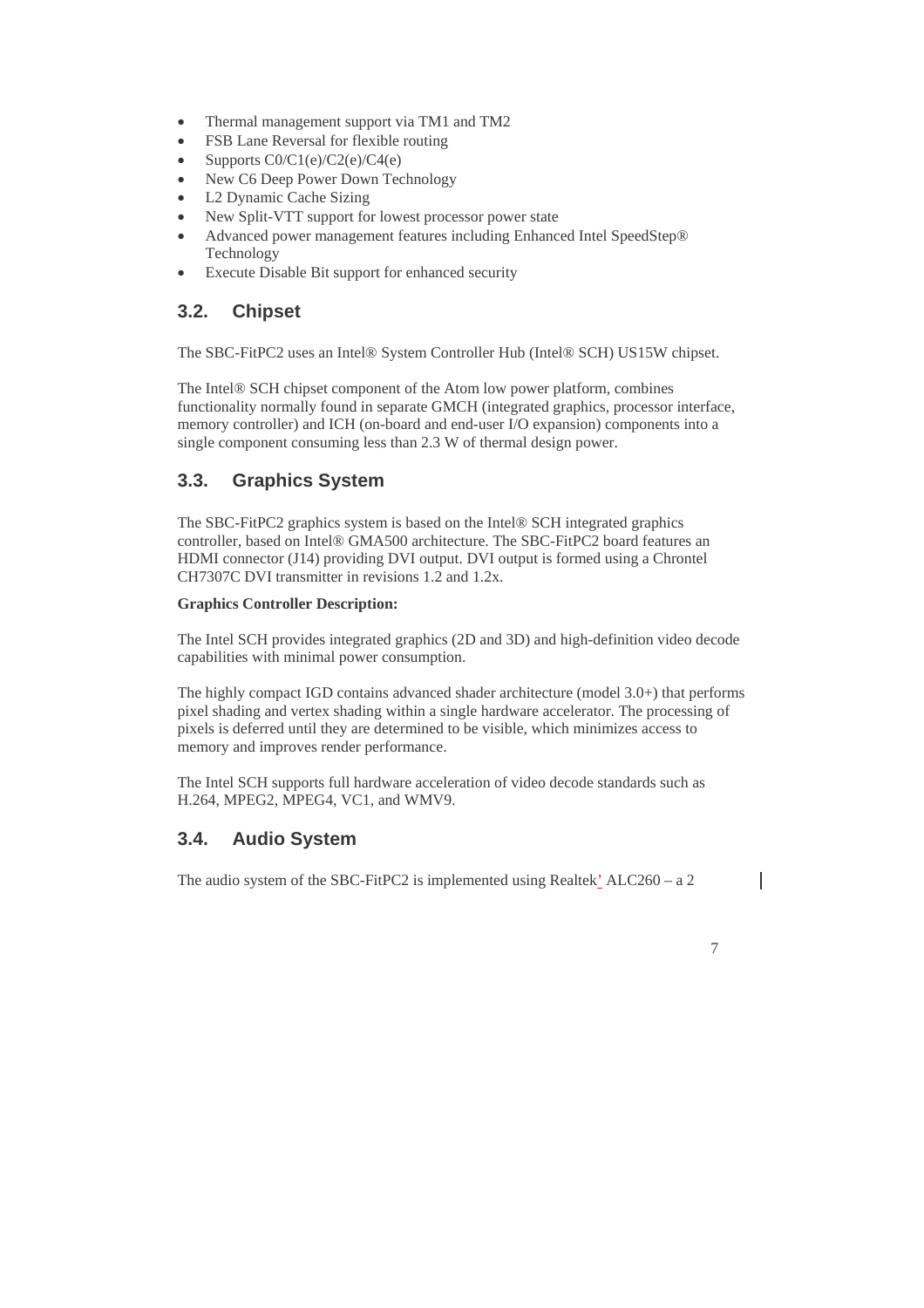channel high-definition audio codec chip.

- The headphone stereo output connects to the on-board audio jack (P4). This output is designed to drive a 8Ω - 32Ω headphone or line output.
- The line-in and microphone inputs are connected to dedicated 3.5mm audio jacks, P9 and P15 respectively.

| <b>Parameter</b>                        | <b>Min</b>               | <b>Typ</b> | <b>Max</b> | <b>Units</b> |
|-----------------------------------------|--------------------------|------------|------------|--------------|
| <b>Full Scale Input Voltage</b>         |                          |            |            |              |
| All Inputs $(gain=0dB)$                 |                          | 1.6        |            | <b>V</b> rms |
| All ADC                                 |                          | 1.1        |            | <b>Vrms</b>  |
| <b>Full Scale Output Voltage</b>        |                          |            |            |              |
| All DAC                                 | ۰                        | 1.1        |            | <b>Vrms</b>  |
| S/N (A Weighted)                        |                          |            |            |              |
| Analog Inputs to Outputs                |                          | 95         |            | dB FSA       |
| <b>ADC</b>                              |                          | 90         |            | dB FSA       |
| <b>DAC</b>                              |                          | 95         |            | dB FSA       |
| THD+N                                   |                          |            |            |              |
| Analog Inputs to Outputs                |                          | $-90$      |            | dB FS        |
| <b>ADC</b>                              |                          | $-85$      |            | dB FS        |
| <b>DAC</b>                              |                          | $-90$      |            | dB FS        |
| <b>Frequency Response</b>               |                          |            |            |              |
| <b>Mixers</b>                           | 10                       |            | 22,000     | Hz           |
| ADC, DAC                                | 16                       |            | 19,200     | Hz           |
| Amplifier Gain Step                     |                          | 1          |            | dB           |
| <b>Crosstalk Between Input Channels</b> | $\overline{\phantom{a}}$ | $-80$      |            | dB           |
| Input Impedance (gain=0dB)              |                          | 64         |            | kOhm         |
| Output Impedance                        |                          |            |            |              |
| <b>Amplified Output</b>                 |                          | 1          |            | Ohm          |
| Non-amplified Output                    |                          | 200        | 47,000     | Ohm          |

Audio Specifications: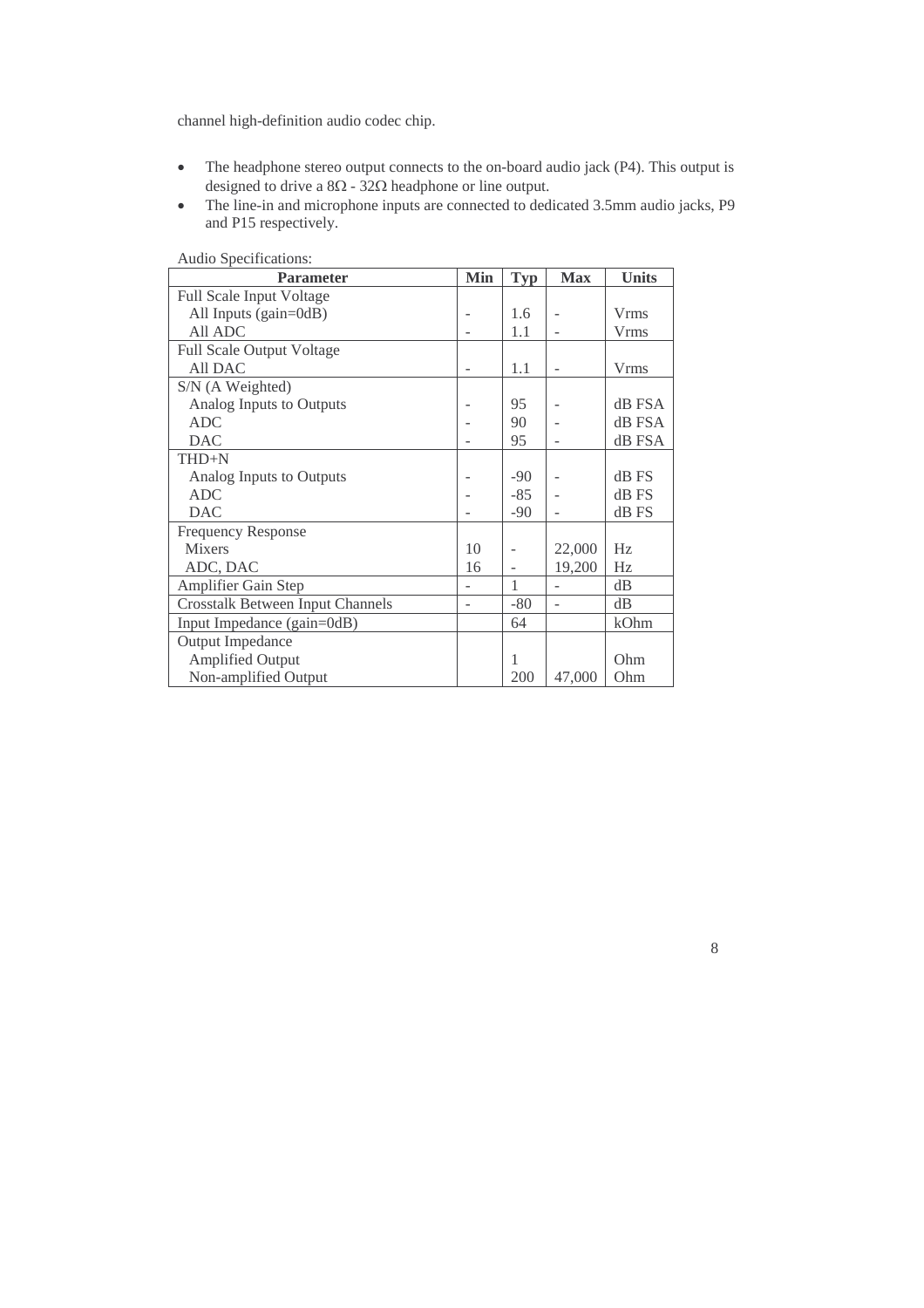#### **3.5. Power System and Power Consumption**

The SBC-FitPC2 is designed to work with a large range of power sources. It provides stable system functionality with input voltage in the range of 7.5V-15V. An unregulated power supply may be used as long as peaks of supply voltage don't exceed the input voltage range.

#### **Power Modes and Power Consumption**

There are three typical working modes: Off, Suspend to RAM (STR) and Full Operating mode.

During Full Operating mode, power consumption may vary depending on both the software installed on the system and on the CPU / system load.

Current consumption

|  |  | Measuring conditions: $V$ in = 12V, no peripheral devices connected |
|--|--|---------------------------------------------------------------------|
|--|--|---------------------------------------------------------------------|

| Mode                  | Min   | Max   |
|-----------------------|-------|-------|
| F(f)                  | 70mA  | 90mA  |
| Suspend to RAM        | 70mA  | 100mA |
| <b>Full Operating</b> | 0.45A | 0.8A  |

#### **Backup Power for RTC and CMOS memory**

The SBC-FitPC2 implements backup power for RTC and CMOS settings. There is an onboard rechargeable Li-AL battery, 18mAh. The battery is constantly charged while the power supply is connected. The RTC will retain system time and CMOS setting for at least 100 days when the system is unpowered (as long as the system was connected to a power supply for at least 24 hours prior to power-down).

It's possible to reset CMOS data to default shorting J4B2 connector pins for several seconds once the system is unpowered.

#### **Power Supply for USB Devices**

The SBC-FitPC2 has 6 USB ports, each one capable of providing up to 500mA. Total power consumption from USB ports should not exceed 1.5A.

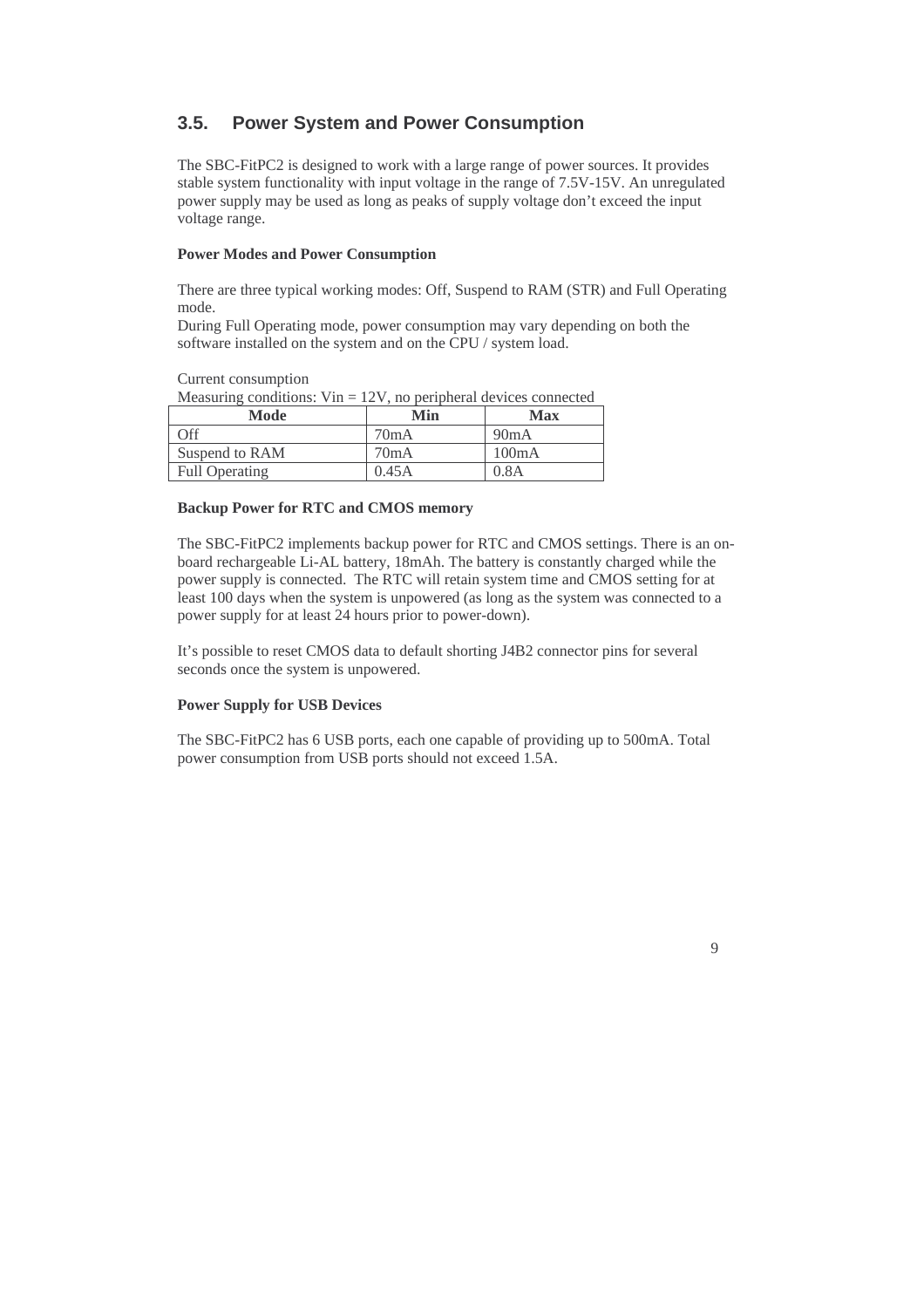### **4. Peripheral Interfaces & Connectors**

#### **4.1. USB Interface (P1, P2, U11, U12)**

The SBC-FitPC2 USB provides a total of 6 USB ports. The USB interface is provided directly by Intel® SCH USB controller that implements UHCI and EHCI host controller architecture and complies with USB 1.1 and 2.0 standards.

USB connector P2 is connected to the EHCI USB 2.0 controller only. Therefore it works only with high-speed devices (480Mbps) such as storage devices, advanced cameras, etc.

Connectors P1, P2 - miniUSB type AB:

| Pin | <b>Name</b>      |
|-----|------------------|
|     | USB VCC          |
|     | USB <sub>N</sub> |
|     | USB P            |
|     | N/C              |
|     | <b>GND</b>       |

Connectors U11, U12 – USB, type A connectors:

| Pin | <b>Name</b> | Pin | <b>Name</b> |
|-----|-------------|-----|-------------|
|     | USB VCC     |     | USB VCC     |
|     | USB N       |     | USB N       |
|     | USB P       |     | USB P       |
|     | GND         |     | GND         |

#### **4.2. MMC/SDIO/SD (P7)**

The SBC-FitPC2 MMC/SDIO/SD interface is based on the SDIO controller of the Intel® SCH chipset.

The controller supports MMC4.0 and SDIO1.1 specifications. MMC 4.0 transfer rates can be up to 48 MHz with bus widths of 1 or 4 bits. SDIO 1.1 supports transfer rates of up to 24 MHz and bus widths of 1 or 4 bits.

The MMC controller signals are routed to the on-board mini-SD socket (P7).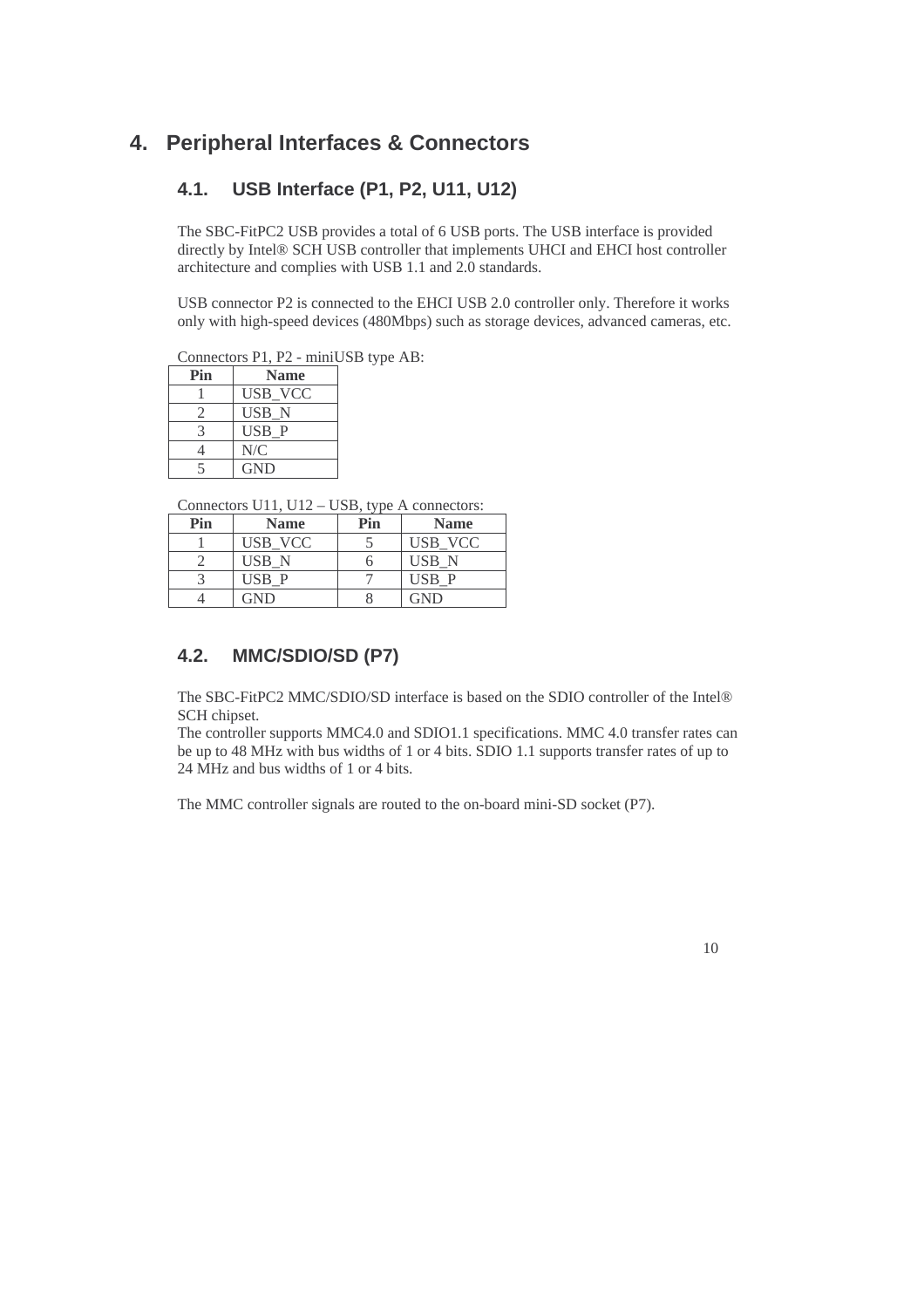| Connector 1 <i>i</i> , building mini DDTO bocket. |                 |     |             |  |
|---------------------------------------------------|-----------------|-----|-------------|--|
| Pin                                               | <b>Name</b>     | Pin | <b>Name</b> |  |
|                                                   | SD DAT3         |     | SD_DAT1     |  |
| $\overline{2}$                                    | SD CCMD         |     | SD DAT2     |  |
| 3                                                 | <b>GND</b>      | 10  | N/C         |  |
|                                                   | <b>VCC SDIO</b> | 11  | N/C         |  |
| 5                                                 | SD_CLK          | 12  | SD CD       |  |
| 6                                                 | <b>GND</b>      | 13  | <b>GND</b>  |  |
|                                                   | SD DAT0         |     |             |  |

Connector P7, standard mini-SDIO socket:

### **4.3. HDMI Connector (J14)**

The SBC-FitPC2 provides a DVI interface using an HDMI connector.

Connector J14, standard HDMI-A connector:

| Pin            | <b>Name</b>     |       |
|----------------|-----------------|-------|
| 1              | TMDS_Data2+     |       |
| $\overline{2}$ | <b>GND</b>      |       |
| 3              | TMDS Data2-     |       |
| 4              | TMDS_Data1+     |       |
| 5              | <b>GND</b>      |       |
| 6              | TMDS_Data1-     |       |
| $\tau$         | TMDS_Data0+     |       |
| 8              | <b>GND</b>      | 19_17 |
| 9              | TMDS_Data0-     | 닪     |
| 10             | TMDS_Clock+     |       |
| 11             | <b>GND</b>      |       |
| 12             | TMDS_Clock-     |       |
| 13             | N/C             |       |
| 14             | $N\!/\!C$       |       |
| 15             | DDC_SCL         |       |
| 16             | DDC SDA         |       |
| 17             | <b>GND</b>      |       |
| 18             | $+5$ V          |       |
| 19             | Hot_Plug_Detect |       |

### **4.4. Main Power Connector (J8)**

The main power connector is a round DC jack with a 3.9mm external diameter and a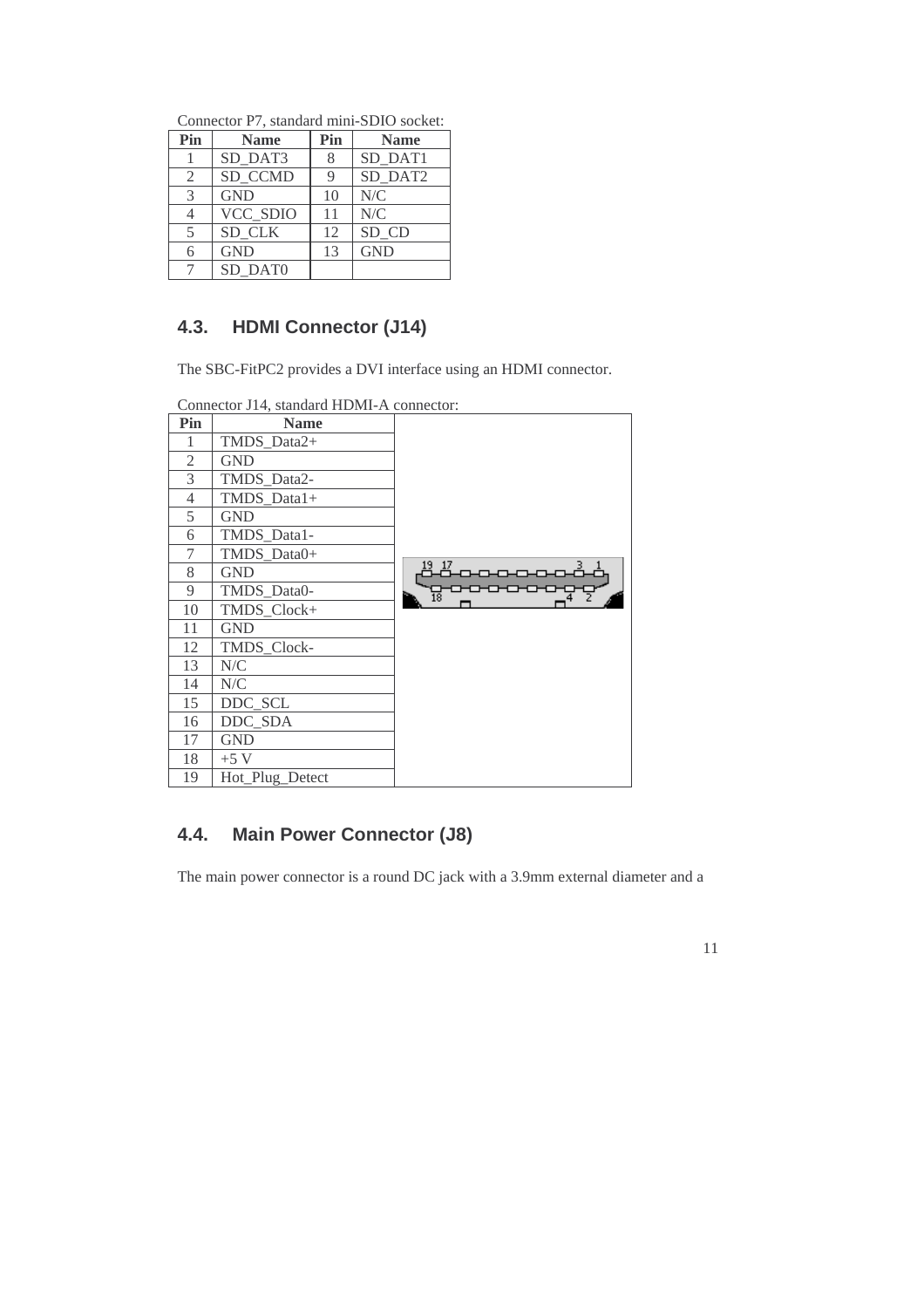1.5mm internal diameter. Outer contact is connected to GND and inner contact to VCC\_IN.

The connector is compatible with the power supply available from CompuLab.

### **4.5. Audio Interface (P4, P9, P15)**

The SBC-FitPC2 provides 2-channel high-definition audio. The following interfaces are provided:

- Stereo headphone / line out output (functioning controlled by software).
- Stereo line in
- Mono microphone in

Each interface is connected to a dedicated 3.5mm jack.

| Jack pin-out | <b>Mating plug</b> |
|--------------|--------------------|
| o 1          | Middle ring        |
| o 3          | 2.5mm plug         |
| 4ء           | Outer ring         |
| 5ه           | ጥሎ                 |

Headphone / line out (P4):

| Pin | <b>Name</b> | <b>Mating plug pin</b> |
|-----|-------------|------------------------|
|     | HP OUT L    | "ip                    |
|     | NC.         |                        |
|     | HP OUT R    | Middle ring            |
|     | <b>AGND</b> | Outer ring             |

Line in (P9):

| Pin | <b>Name</b> | <b>Mating plug pin</b> |
|-----|-------------|------------------------|
|     | LINE IN L   | Tin                    |
|     | NC          |                        |
|     | LINE IN R   | Middle ring            |
|     | AGND        | Outer ring             |

Microphone in (P15):

| Pin | <b>Name</b> | <b>Mating plug pin</b> |
|-----|-------------|------------------------|
|     | MIC VCC     | Гiр                    |
|     | NC          |                        |
|     | MIC IN      | Middle ring            |
|     | AGND        | Outer ring             |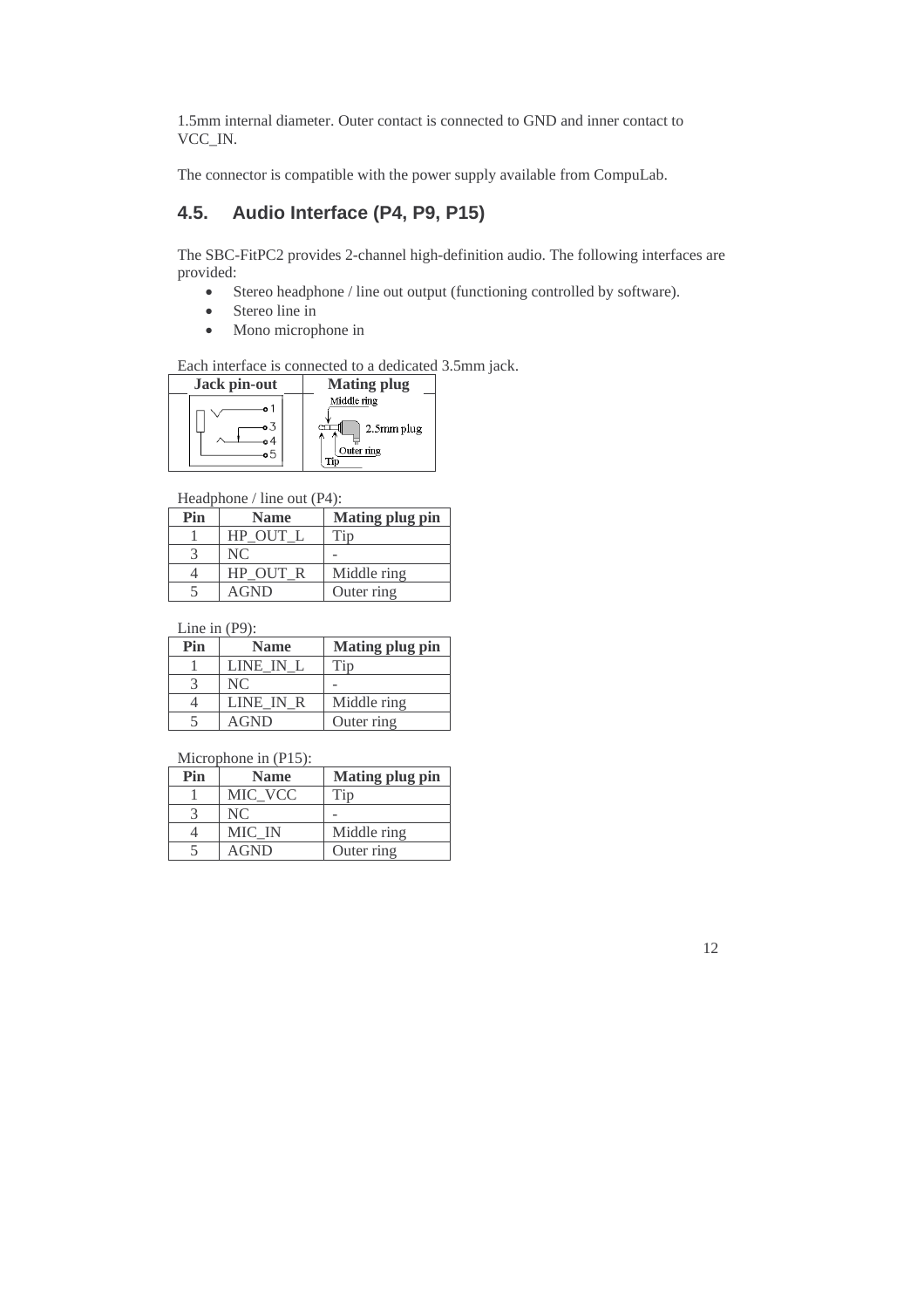#### **4.6. Parallel ATA Interface (P6)**

This interface is available only in modules without the "S" option.

The SBC-FitPC2 parallel ATA (PATA) interface is provided directly by an Intel® SCH PATA controller. PATA interface supports only the primary channel, with one master and one slave device.

Three types of data transfers are supported:

- Programmed I/O (PIO): A protocol used to transfer data between the processor as the ATA device. PIO allows transfer rates of up to 16MB/s.
- Multi-word DMA: DMA protocol that resembles the DMA on the ISA bus. Allows transfer rates of up to 16MB/s.
- Ultra-DMA: Source synchronous DMA protocol that allows transfer rates of up to 100MB/s.

| <b>PATA Standard</b>   | <b>Transfer Modes Supported</b> | <b>Transfer Rate</b> |
|------------------------|---------------------------------|----------------------|
|                        |                                 | (MB/s)               |
| $ATA-1$                | PIO Modes $0, 1, 2$             | 3.3, 5.2, 8.3        |
| (ATA, IDE)             | Single-word DMA Modes 0, 1, 2   | 2.1, 4.2, 8.3        |
|                        | Multi-word DMA Mode 0           | 4.2                  |
| ATA-2, ATA-3           | PIO Modes 3.4                   | 11.1, 16.6           |
| (EIDE, Fast ATA)       | Multi-word DMA Modes 1,2        | 13.3, 16.6           |
| ATA/ATAPI-4            | Ultra DMA Modes 0,1, 2          | 16.7, 25.0, 33.3     |
| (Ultra DMA, Ultra ATA) | (a.k.a. Ultra DMA/33)           |                      |
| ATA/ATAPI-5            | Ultra DMA Modes 3, 4            | 44.4, 66.7           |
| (Ultra DMA, Ultra ATA) | (a.k.a. Ultra DMA/66)           |                      |
| ATA/ATAPI-6            | Ultra-DMA Mode 5                | $100$ (reads)        |
| (Ultra DMA, Ultra ATA) | (a.k.a. Ultra DMA/100)          | 89 (writes)          |

Supported PATA standards and modes:

A standard 44-pin, dual row, 2 mm pitch header is used for PATA interface. It can be connected directly to a 2.5" form-factor hard disk or an SSD.

| Pin | <b>Name</b>    | Pin | <b>Name</b>     |
|-----|----------------|-----|-----------------|
|     | RESET#         |     | <b>GND</b>      |
| 3   | D7             |     | D <sub>8</sub>  |
|     | D <sub>6</sub> |     | D <sub>9</sub>  |
|     | D <sub>5</sub> |     | D10             |
|     | D <sub>4</sub> | 10  | D11             |
| 11  | D <sub>3</sub> | 12  | D <sub>12</sub> |
| 13  | D <sub>2</sub> | 14  | D13             |

Parallel ATA connector (P6):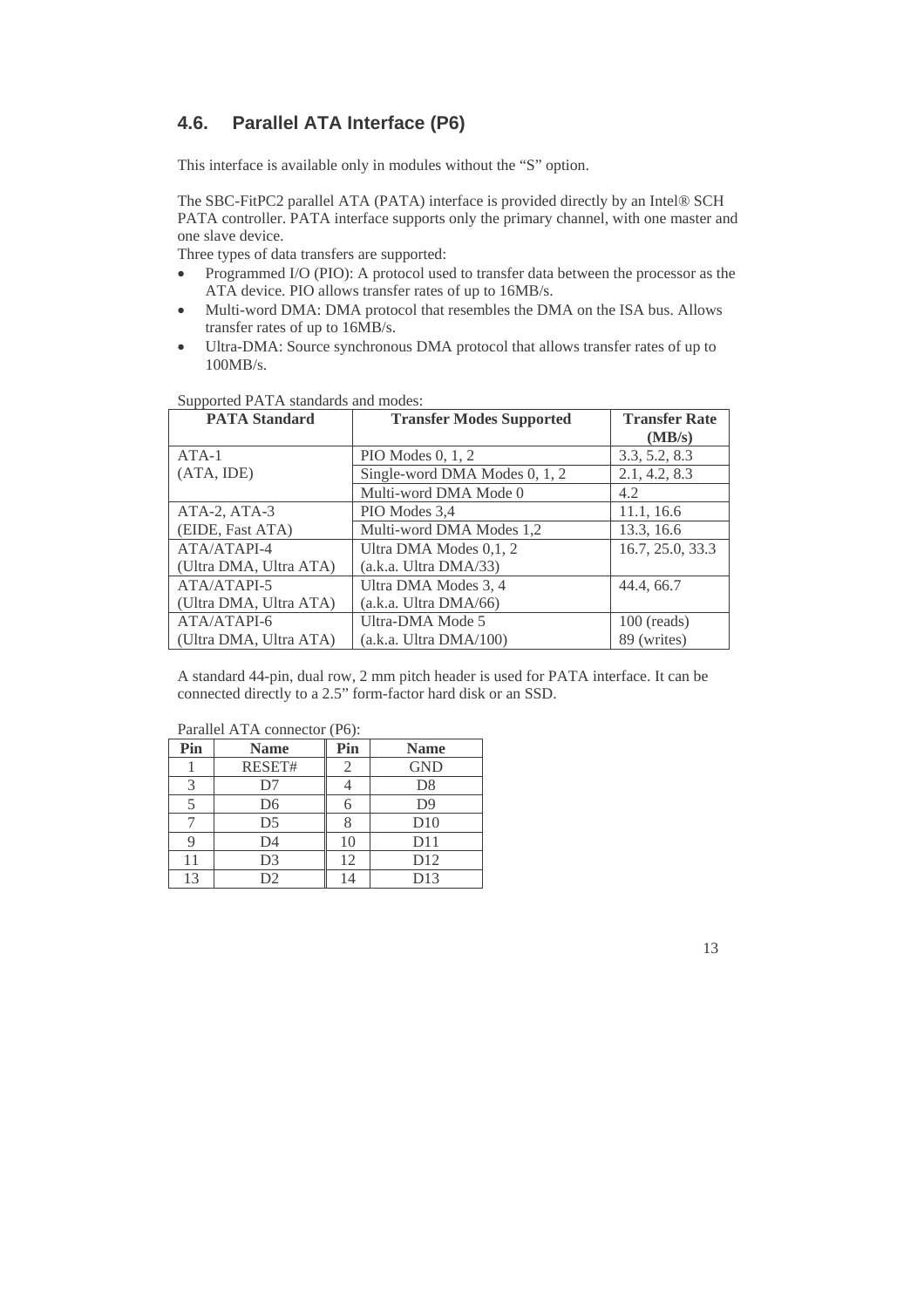| 15 | D <sub>1</sub>    | 16 | D14               |
|----|-------------------|----|-------------------|
| 17 | D <sub>0</sub>    | 18 | D15               |
| 19 | <b>GND</b>        | 20 | N/C               |
| 21 | <b>DMARO</b>      | 22 | <b>GND</b>        |
| 23 | IOW#              | 24 | <b>GND</b>        |
| 25 | IOR#              | 26 | <b>GND</b>        |
| 27 | <b>IOCHRDY</b>    | 28 | <b>GND</b>        |
| 29 | DMAACK#           | 30 | <b>GND</b>        |
| 31 | <b>IRO</b>        | 32 | N/C               |
| 33 | ADDR1             | 34 | N/C               |
| 35 | ADDR <sub>0</sub> | 36 | ADDR <sub>2</sub> |
| 37 | CS0#              | 38 | CS1#              |
| 39 | LED#              | 40 | <b>GND</b>        |
| 41 | VCC <sub>5</sub>  | 42 | VCC <sub>5</sub>  |
| 43 | GND               | 44 | GND               |

### **4.7. Serial ATA Interface (P100)**

This interface is available only in modules with the "S" option.

The SBC-FitPC2 Serial ATA (SATA) interface is formed from the PATA interface using a PATA to SATA converter.

Refer to the PATA interface description for supported transfer modes.

The SATA interface provides both SATA data connection and the power required for direct connection of a single 2.5" HDD or SSD.

SATA interface, data (P100A):

| Pin | <b>Name</b> |                |
|-----|-------------|----------------|
|     | <b>GND</b>  |                |
|     | $TX+$       |                |
| ∍   | TX-         | <b>nononon</b> |
|     | <b>GND</b>  |                |
|     | $RX -$      |                |
|     | $RX+$       |                |
|     | <b>GND</b>  |                |

SATA interface, power (P100B):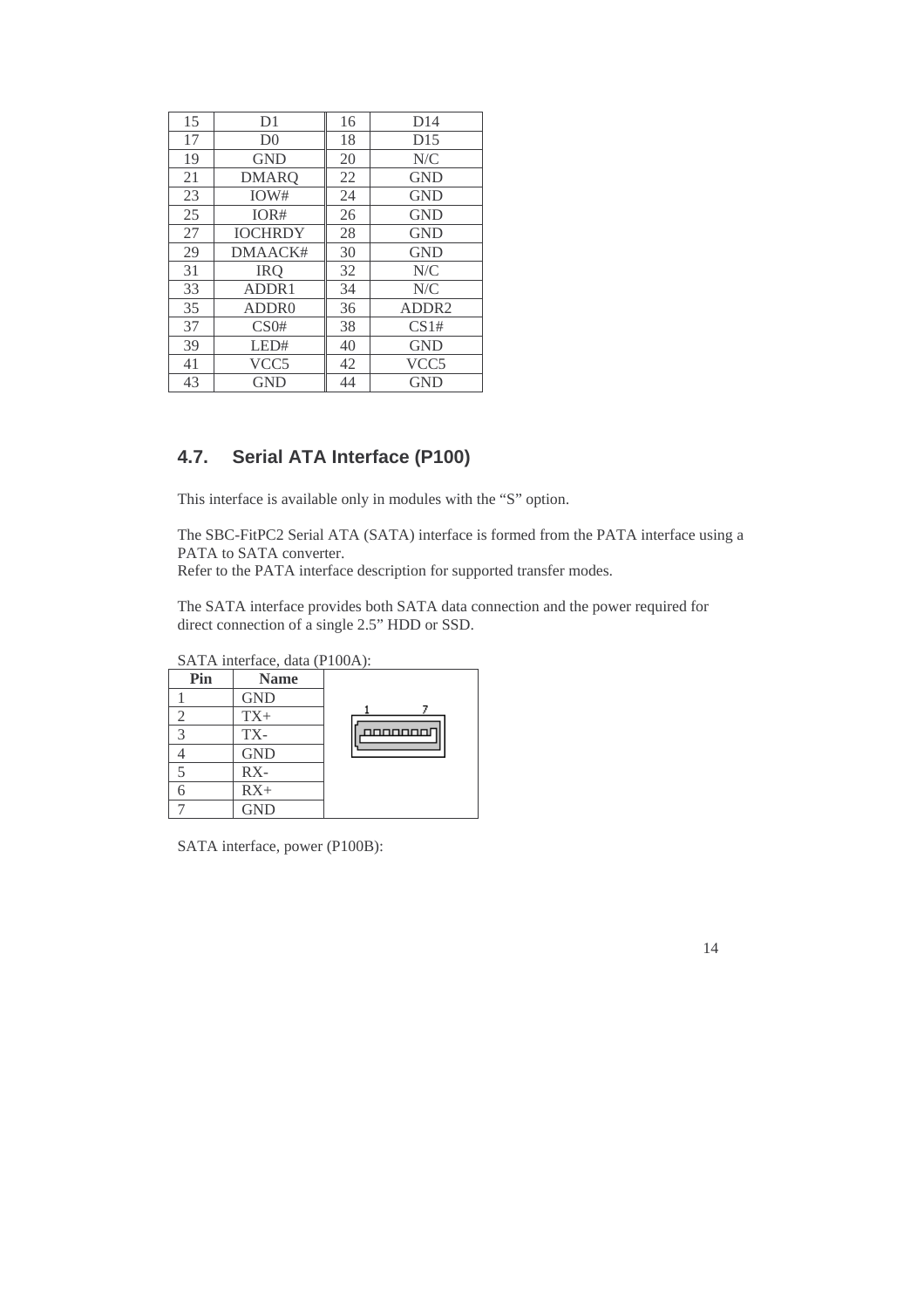| Pin            | <b>Name</b>      |                                      |
|----------------|------------------|--------------------------------------|
| 1              | $N\!/\!C$        |                                      |
| $\sqrt{2}$     | N/C              |                                      |
| $\overline{3}$ | N/C              |                                      |
| $\overline{4}$ | <b>GND</b>       |                                      |
| $\overline{5}$ | <b>GND</b>       |                                      |
| 6              | <b>GND</b>       |                                      |
| 7              | VCC <sub>5</sub> |                                      |
| 8              | VCC <sub>5</sub> | 000000000000000<br>1415 1415<br>1415 |
| 9              | VCC <sub>5</sub> |                                      |
| 10             | <b>GND</b>       |                                      |
| 11             | <b>GND</b>       |                                      |
| 12             | <b>GND</b>       |                                      |
| 13             | N/C              |                                      |
| 14             | N/C              |                                      |
| 15             | N/C              |                                      |

### **4.8. mini PCI-express Interface (P27)**

The SBC-FitPC2 provides one mini PCI-express expansion slot. PCI-express port

Mechanical support is provided only for full-length (50.95mm) mini PCI-express card support.

| Pin | <b>Name</b> | Pin            | <b>Name</b>              |
|-----|-------------|----------------|--------------------------|
| 1   | WAKE#       | 2              | $+3.3V$ <sub>_STBY</sub> |
| 3   | N/C         | $\overline{4}$ | <b>GND</b>               |
| 5   | N/C         | 6              | $+1.5V$                  |
| 7   | CLKREQ#     | 8              | N/C                      |
| 9   | <b>GND</b>  | 10             | N/C                      |
| 11  | $CLK-$      | 12             | N/C                      |
| 13  | $CLK+$      | 14             | N/C                      |
| 15  | <b>GND</b>  | 16             | N/C                      |
|     | <b>KEY</b>  |                |                          |
| 17  | N/C         | 18             | <b>GND</b>               |
| 19  | N/C         | 20             | W DISABLE#               |
| 21  | <b>GND</b>  | 22             | RST#                     |
| 23  | PER NO      | 24             | $+3.3V$ <sub>_STBY</sub> |
| 25  | PER PO      | 26             | <b>GND</b>               |

Mini PCI-express connector pinout: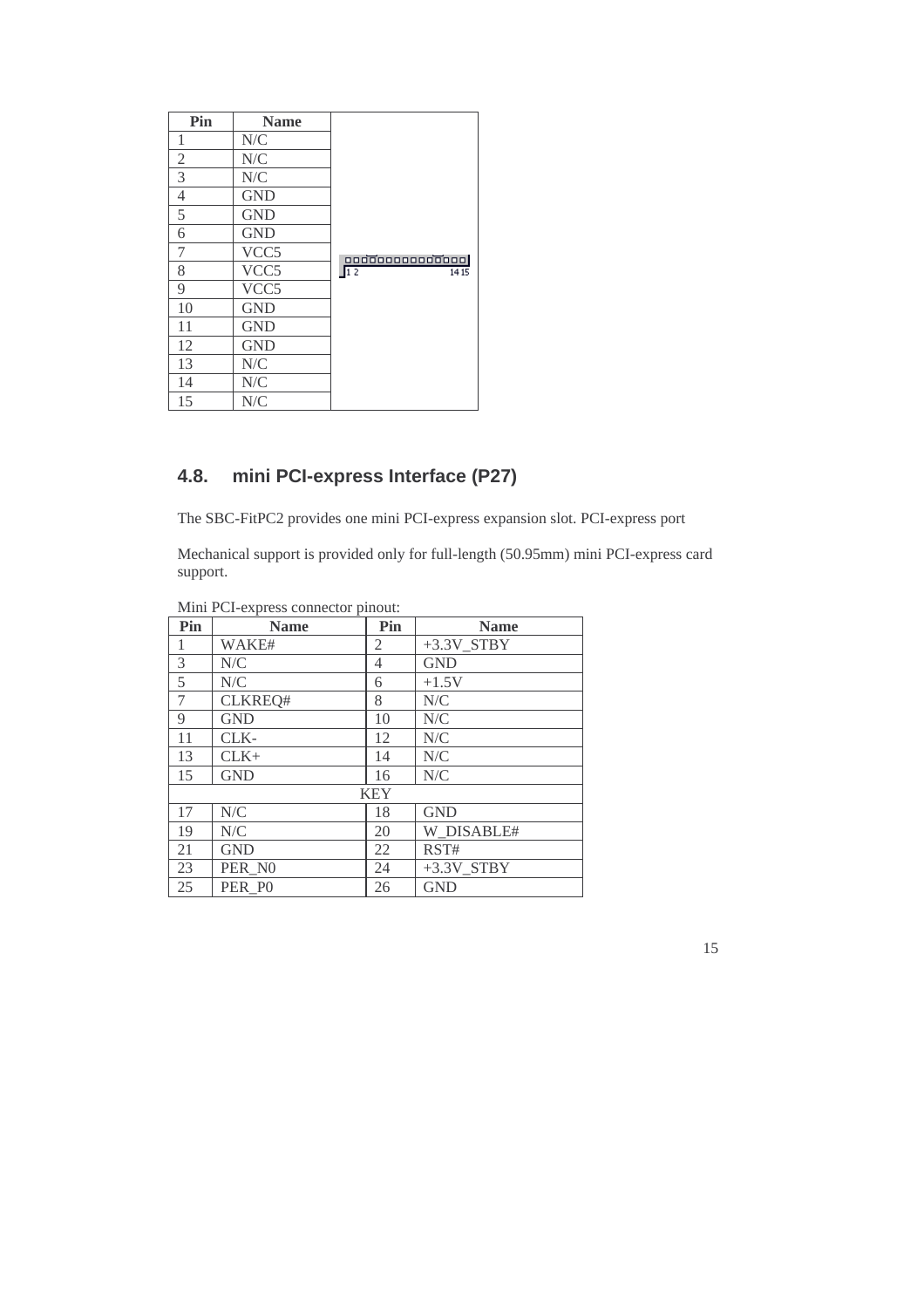| 27 | <b>GND</b>                                           | 28 | $+1.5V$      |
|----|------------------------------------------------------|----|--------------|
| 29 | <b>GND</b>                                           | 30 | SMB_CLK      |
| 31 | PET NO                                               | 32 | SMB_DAT      |
| 33 | PET PO                                               | 34 | <b>GND</b>   |
| 35 | <b>GND</b>                                           | 36 | USB_D-       |
| 37 | N/C                                                  | 38 | $USB_D+$     |
| 39 | N/C                                                  | 40 | <b>GND</b>   |
| 41 | $\ensuremath{\text{N}}\xspace/\ensuremath{\text{C}}$ | 42 | N/C          |
| 43 | $\ensuremath{\text{N}}\xspace/\ensuremath{\text{C}}$ | 44 | LED WLAN#    |
| 45 | N/C                                                  | 46 | N/C          |
| 47 | N/C                                                  | 48 | $+1.5V$      |
| 49 | $\ensuremath{\text{N}}\xspace/\ensuremath{\text{C}}$ | 50 | <b>GND</b>   |
| 51 | N/C                                                  | 52 | $+3.3V$ STBY |

#### **4.9. Ethernet (P26)**

The SBC-FitPC2 provides one Gigabit Ethernet port implemented using a Realtek RTL8111x Gigabit Ethernet controller.

The RTL8111x offers data transmission over a CAT 5 UTP or CAT 3 UTP (10Mbps only) cable. Functions such as Crossover Detection and Auto-Correction, polarity correction, adaptive equalization, crosstalk cancellation, echo cancellation, timing recovery and error correction are implemented to provide robust transmission and reception capability at high speed. The RTL8111x is compliant with IEEE 802.3u specifications for 10/100Mbps Ethernet and IEEE 802.3ab specifications for 1000Mbps Ethernet.

The RTL8111x is fully compliant with Microsoft® NDIS5, NDIS6 (IPv4, IPv6, TCP, UDP) Checksum and Segmentation Task-offload (Large and Giant send) features, and supports IEEE 802 IP Layer 2 priority encoding and IEEE 802.1Q Virtual bridged Local Area Network (VLAN).

| Pin    | <b>Name</b> | <b>Description</b>        |
|--------|-------------|---------------------------|
|        | BI DA+      | Bi-directional pair $A +$ |
| 2      | BI DA-      | Bi-directional pair A -   |
| 3      | $BI$ $DB+$  | Bi-directional pair $B +$ |
| 4      | BI DC+      | Bi-directional pair $C +$ |
| 5      | BI DC-      | Bi-directional pair C -   |
| 6      | BI DB-      | Bi-directional pair B -   |
| $\tau$ | BI DD+      | Bi-directional pair $D +$ |
| 8      | BI DD-      | Bi-directional pair D -   |

The Ethernet interface is available through standard RJ-45 connector P26.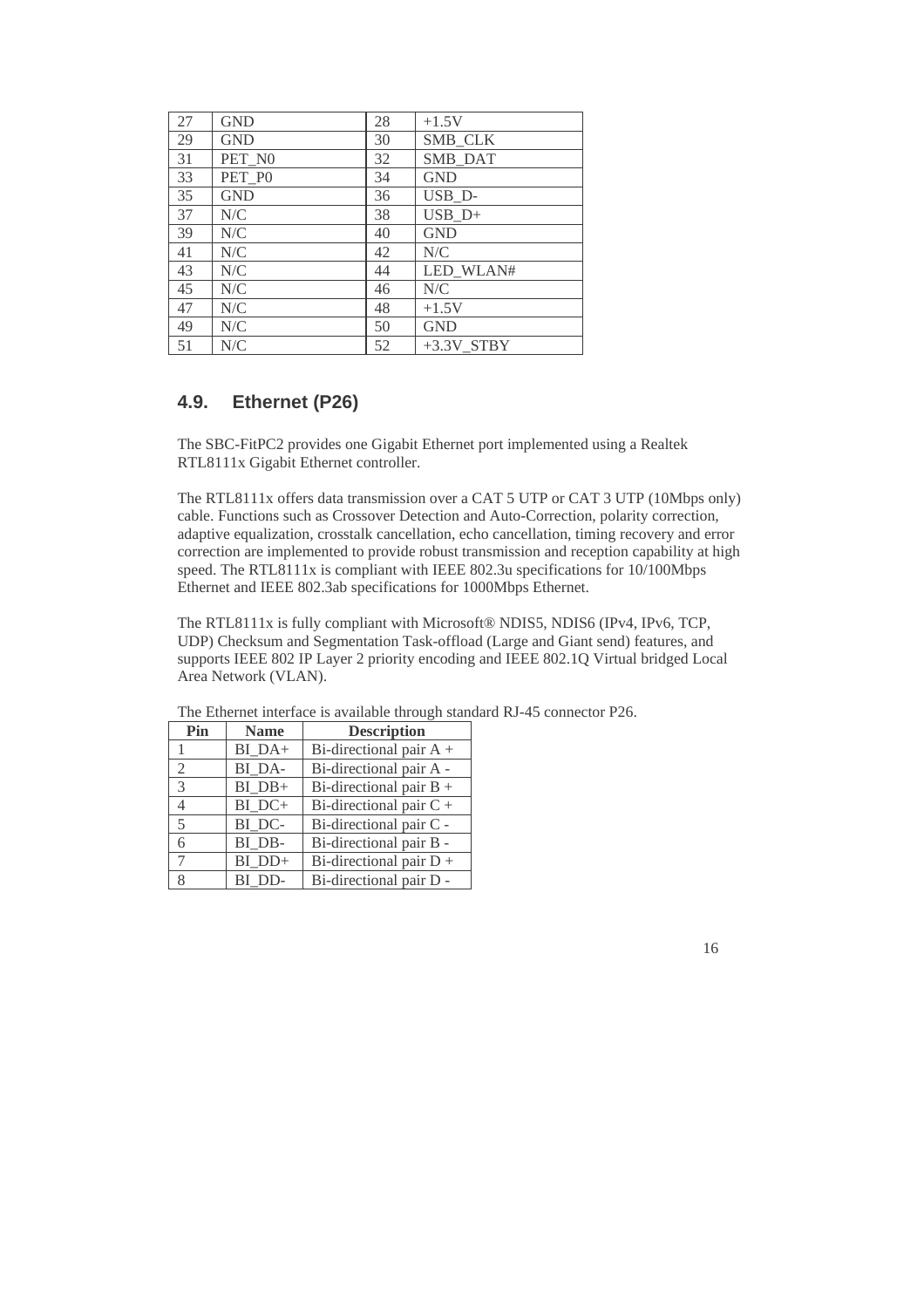#### **4.10. LED's and Push Buttons**

#### **SBC-FitPC2 push buttons**

The SBC-FitPC2 features two user-accessible push buttons:

- SW1 is the main system hardware reset button.
- SW2 is the main system power on / off / suspend button.

#### **SBC-FitPC2 LED's**

The following table describes SBC-FitPC2 LED's:

| <b>LED</b>      | <b>Designation</b> | <b>LED</b> activity              |
|-----------------|--------------------|----------------------------------|
| DS1             | <b>HDD</b> access  | ON when HDD is accessed          |
| DS <sub>2</sub> | WiFi Activity      | Depends on a mini PCI-express    |
|                 |                    | WLAN module. Refer to the WLAN   |
|                 |                    | module datasheet.                |
| DS <sub>3</sub> | System power       | ON when the system is in active  |
|                 |                    | state, OFF in suspend-to-RAM and |
|                 |                    | off states.                      |

#### **4.11. Consumer Infrared Receiver**

The SBC-FitPC2 features a Consumer Infrared receiver, based on a programmed micro controller with USB interface.

### **5. Mechanical Considerations and Connectors' Location**

The 3D solidworks model and "dxf" assembly files of the SBC-FitPC2 board may be downloaded from [Developer] >> [fit-PC2] section of CompuLab's web-site.

### **6. Operating Temperature Ranges**

The information in this section refers to the SBC-FitPC2 board only. For temperature